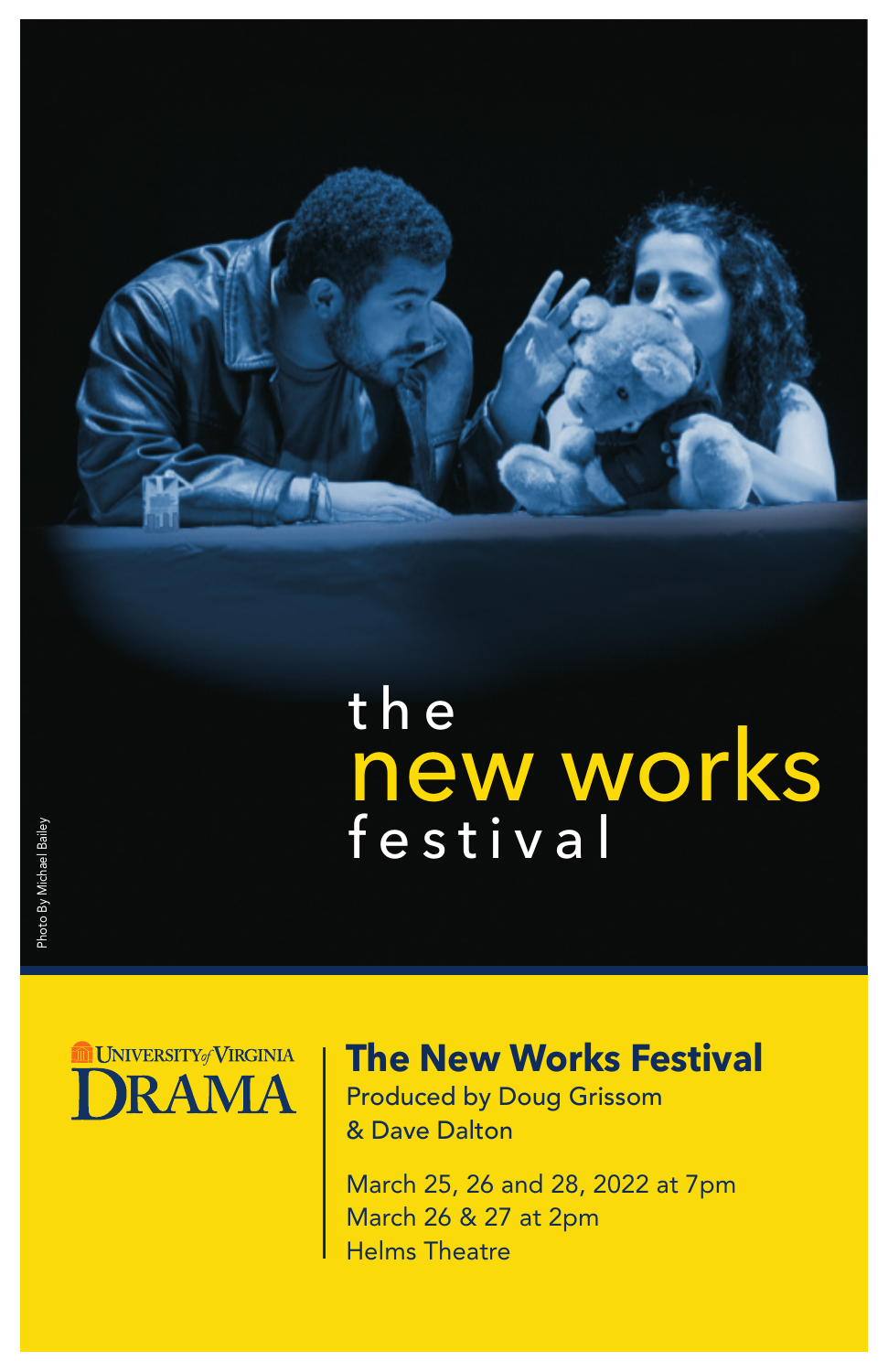# **WEDELL** UNIVERSITY of VIRGINIA RAMA

#### **presents**

# **The New Works Festival**

Produced by **Dave Dalton and Doug Grissom** Lighting Design by **James Nicholas** Digital Media Design by **Joe Remines** Sound Design by **Javier Perez** Technical Direction by **James Nicholas**

#### **A NOTE FROM THE PRODUCERS**

Welcome to our annual New Works Festival, featuring original works written and directed by Department of Drama students. For a playwright, the opportunity to work collaboratively with directors, actors, designers, and crew to bring one of their works to life is often a transformative experience. The playwright's initial work is done in solitude; but this work remains, by definition, unfinished. As a playwright friend once said: the playwright doesn't write text; the playwright writes behavior for actors and environments for designers. So, without the work of directors, actors, designers, stage managers, and technicians the playwright's work doesn't really exist.

For a director, working with a playwright is a wonderful opportunity to support a new play as it develops. Directors have collaborated with the writers, actors, and designers to stage these plays, to find creativity within limitations, and to build very different worlds, including an isolated bunker, a hellish evening at home, a college dorm full of change, a restaurant, and a baking competition.

For the playwrights, directors, actors, designers, and crew, the final component in the creation of their new work is *you*. Thank you for joining us and playing the essential role of the audience for the New Works Festival. Your presence here is a valuable part of the artistic process, and we thank you for it.

*Doug Grissom and Dave Dalton, co-producers*

**The New Works Festival is co-sponsored by the Department of Drama and by an Arts Enhancement Grant from the Office of the Provost and the Vice Provost for the Arts.**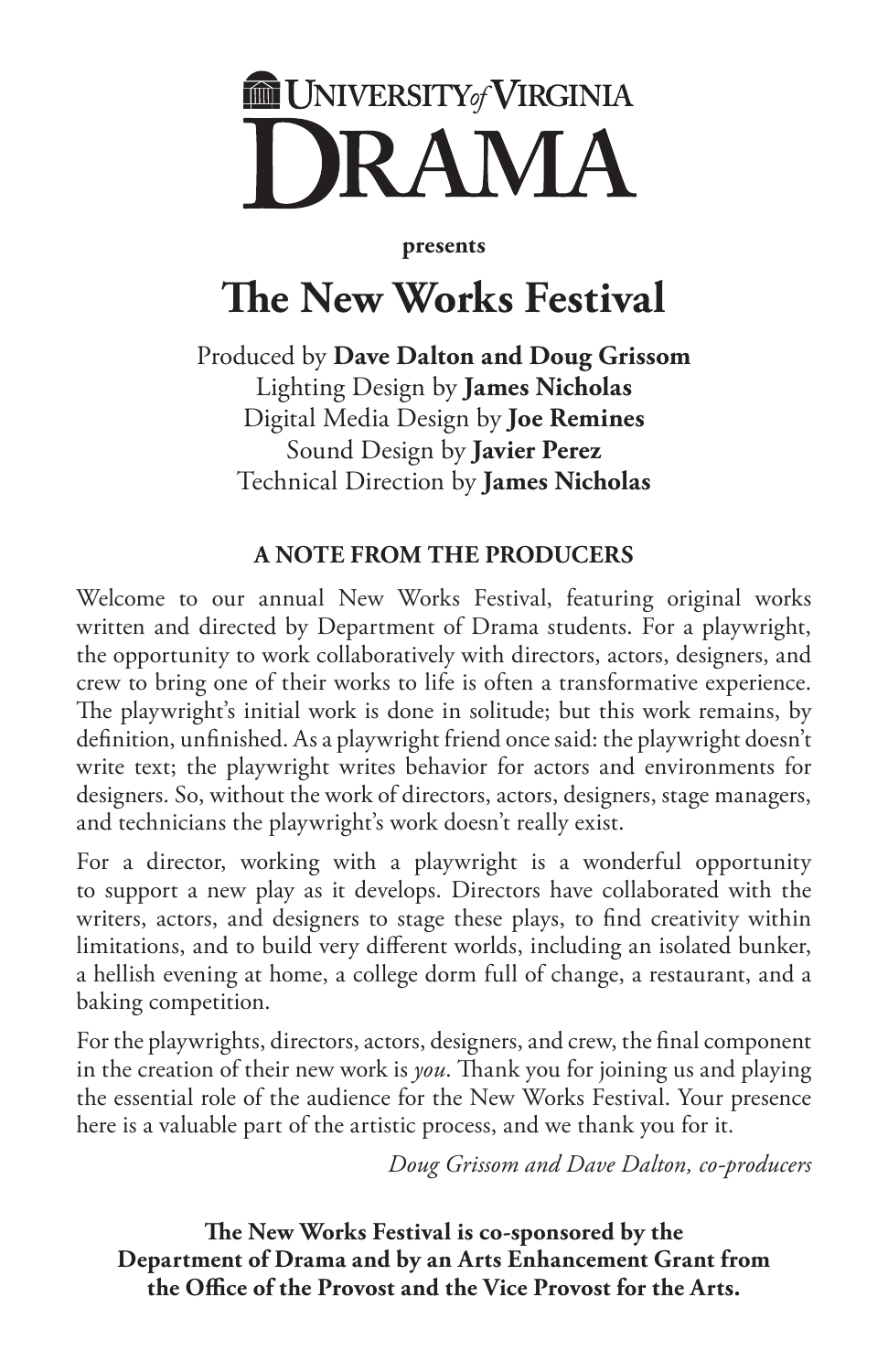*Born Under a Single Light* By **Karen Zipor** Directed by **Max Tankersely** Original Music by **Josh Eiger** Choreography by **Caitlin Woodford** Production Stage Management by **Susana Kuhn**

#### **CAST OF CHARACTERS**

#### **WHO'S WHO IN** *Born Under a Single Light*

#### **Josh Eiger**

**Jumi Hall** (2nd Year Drama & Astronomy): *Believer: A Cult Musical*  (Spectrum Theatre).

**Susana Kuhn** (3rd Year Drama & Global Development Studies).

**Christina Lee** (4th Year Media Studies, Drama Minor).

**Jeffrey Mouritzen** (3rd Year Computer Science, Drama minor): *Believer: A Cult Musical* (Spectrum Theatre); *Love's Labor's Lost*, *King Lear* (Shakespeare on the Lawn); *Kiss Me Kate*, *The Music Man* (First Year Players).

**Max Tankersely** (3rd Year Drama & Psychology, English Minor): *FUNeral* (UVA Drama); *Steps* (Common House); *Romeo and Juliet, The Comedy of Errors, Julius Caesar* (Educational Theatre Company).

**Lela Trainer** (2nd Year Drama & French).

**Caitlin Woodford** (4th Year English – Area Program in Literary Prose, Russian minor): *The Music Man, Singin' in the Rain, Curtains* (FYP).

**Karen Zipor** (playwright) is a fourth-year double-majoring in Drama and Computer Science. She is also a Miller Arts Scholar in Drama. Karen has performed in many shows (UVA Drama; FYP) but didn't take up playwriting until a pandemic caused her to funnel her creative energy into writing. Her first play, *Half-Hour Ride North*, was one of the audio-dramas in last year's New Works Festival and winner of The Delauney Award. She's excited for this year's festival, as it's the first time a play she wrote will be performed live on-stage.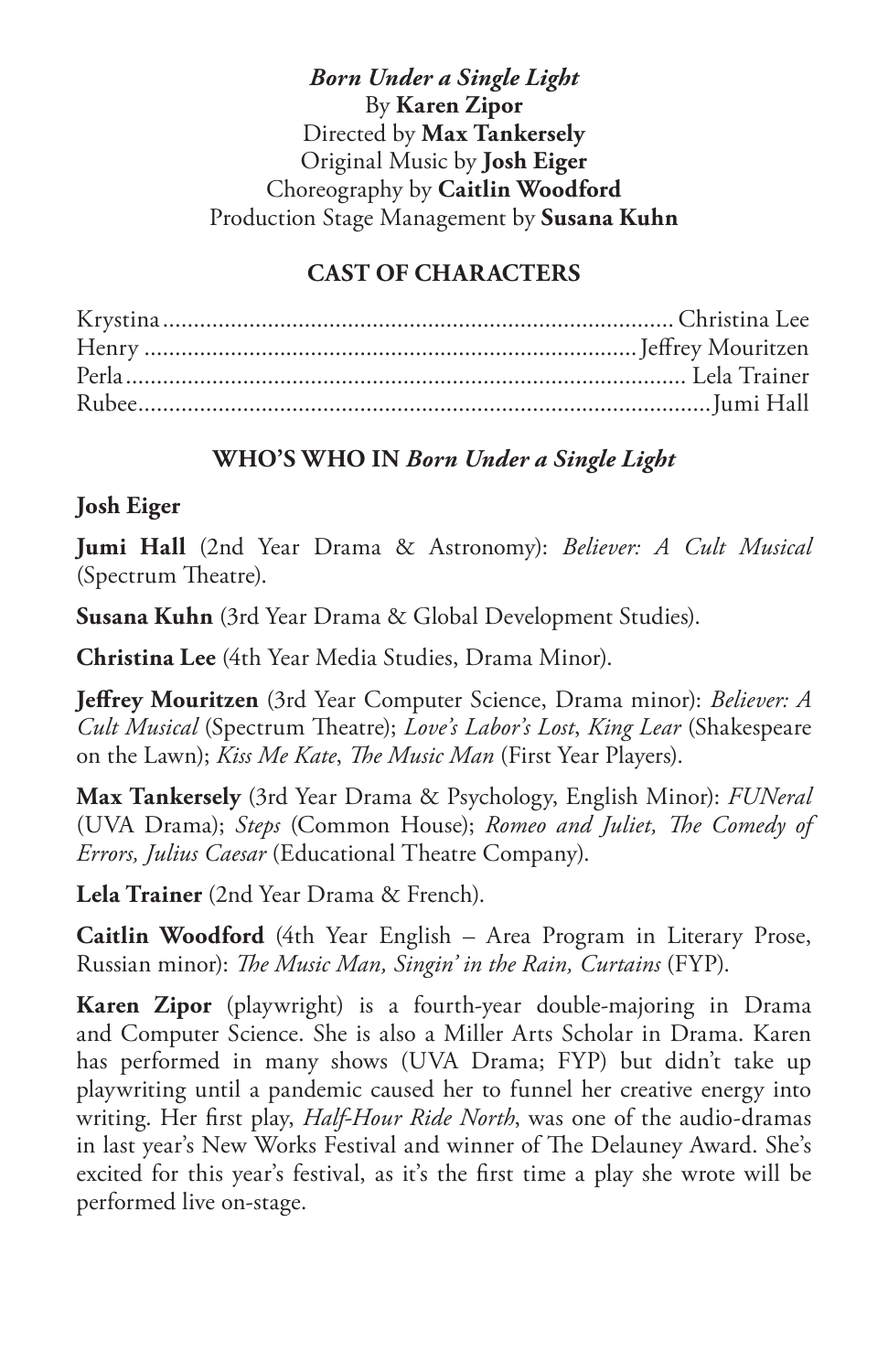#### *Dinner with the Devil* Written and Directed by **Laurel Voss** Production Stage Management by **Rainah Gregory**

#### **CAST OF CHARACTERS**

#### **WHO'S WHO IN** *Dinner with the Devil*

**Greta Erickson (**2nd Year Undeclared).

**Rainah Gregory** (see *Bake for Life* Who's Who).

**Cecilia Huang** (2nd Year Drama).

**Megan Kuo** (2nd Year Biology & Computer Science).

**Laurel Voss** (playwright) is a fourth-year Media Studies major who has been writing plays and screenplays since 2019. Last year, she directed the audio play *Boys: The Musical.* She's grateful to have the opportunity this year to work in person with the cast and crew. Laurel is also the writer-director of two short films produced at UVA this year.

#### *Welcome to Clifton*

By **Avery Erskine** Directed by **Emilia Couture** Production Stage Management by **Lydia Newman**

#### **CAST OF CHARACTERS**

#### **WHO'S WHO IN** *Welcome to Clifton*

**Alice Cormier** (2nd Year Undeclared).

**Emilia Couture** (3rd Year Psychology & Women, Gender, and Sexuality): *Peace by Piece* (Virginia Players); *Who are You?* (Spectrum Theatre).

**Avery Erskine** (playwright) is a fourth-year English major and Drama minor. She got her start in UVA Drama as an actor in the 2019 New Works Festival production *I'm Game*, but over the course of her four years at UVA, she discovered a love for writing and directing as well. Her first play, *Strategy*, was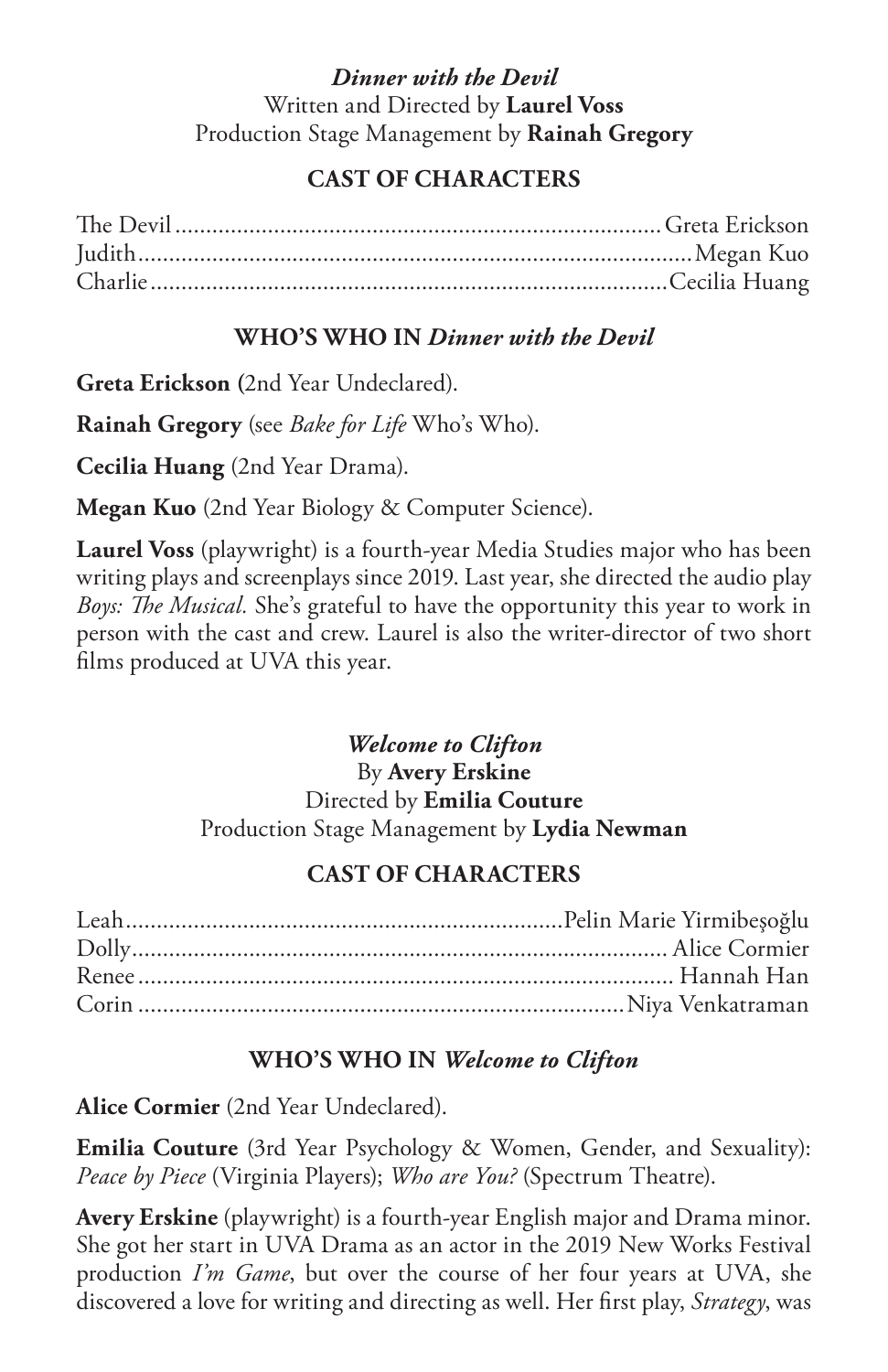produced in the 2021 New Works Festival and was considered at the national level for the KCACTF John Cauble Outstanding Short Play Award. *Welcome to Clifton* is Avery's second play.

**Hannah Han** (4th Year Computer Science, Drama minor): *Love and Information, She Kills Monsters* (UVA Drama); *Maryland Tonight: Episode 3, DC Sketch & Improv Show* (Rails Comedy).

**Lydia Newman** (3rd Year Drama & Media Studies): *Love and Information, Boys: The Musical* (UVA Drama); *Peace by Piece* (Virginia Players), *The Music Man* (FYP).

**Niya Venkatraman** (4th Year Computer Science, Drama minor): *Love and Information,* (UVA Drama); *Twist and Bend* (Overcranked 2021).

**Pelin Marie Yirmibeşoğlu** (4th Year Environmental Science): *In an East German Living Room* (UVA Drama); *GlobalWarming.ppt* (Virginia Players).

#### *This is Not a Date* By **Tanaka Maria** Directed by **Charlie Mooz** Production Stage Management by **Rainah Gregory**

#### **CAST OF CHARACTERS**

#### **WHO'S WHO IN** *This is Not a Date*

**Rainah Gregory** (see *Bake for Life* Who's Who).

**Angel Lin** (2nd Year English).

**Tanaka Maria** (playwright) is a fourth-year English major and is excited to be a part of New Works for a second time. She is the Co-President of Paul Robeson Artists and has written and acted in Black Monologues. When they're not acting or writing, they're taking Cinematography classes with the Studio Art Department.

**Charlie Mooz** (3rd Year Drama & Biology): *Measure for Measure* (Shakespeare on the Lawn).

**Alexa Moore** (4th Year Drama & Foreign Affairs): *In an East German Living Room* (UVA Drama); Play in a Day 2019, *Lighting the Way* (Virginia Players); *JAB* (Adrenaline Film Festival 2021).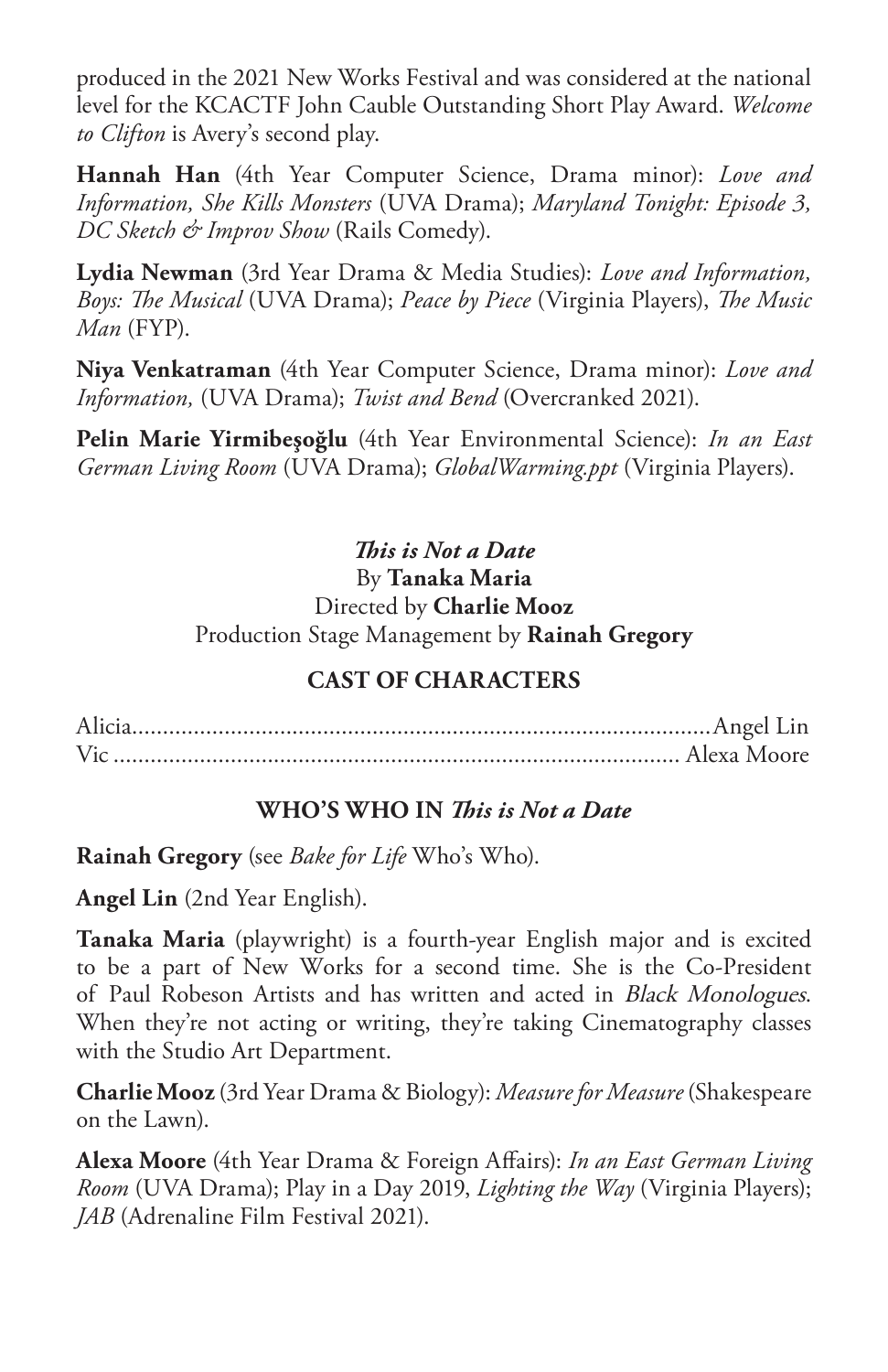#### *Bake for Life* By **Rainah Gregory** Co-directed by **Lexi Christie and Rainah Gregory** Production Stage Management by **Brody McDevitt**

#### **CAST OF CHARACTERS**

#### **WHO'S WHO IN** *Bake for Life*

**Mark Armstrong** (1st Year Undeclared): *Diversity Awareness Picnic* (UVA Drama); *Curtains* (FYP); *Hunchback of Notre Dame, Alice in Wonderland, Frozen, Jr., Annie* (Pied Piper Theatre); *26 Pebbles* (Independent).

**Lexi Christie** (4th Year Media Studies, Drama minor).

**Mylène Freeman** (Ph.D. candidate Politics).

**Evelyn Garey** (3rd Year Drama & History): *When the Rain Stops Falling, Love & Information*; *Boys! The Musical* (UVA Drama).

**Rainah Gregory** (she/her) (playwright) is a fourth-year Drama major, American Sign Language & Deaf Studies minor and President of Miller Arts Scholars. She is a playwright, director, and stage manager for this season's New Works Festival. Before attending UVA she completed the Integrated Program at the American Musical and Dramatic Academy (AMDA) in New York ('17). She was named the national SDC Directing Fellow during the national Kennedy Center American College Theatre Festival (KCACTF) in Spring '21. She was later accepted into and completed a two-week directing intensive through Yale during the summer of '21. She is a proud associate member of the Society of Directors and Choreographers (SDC). *Bake for Life*  was selected for the regional festival of KCACTF this year. Writing credits include: *FUNeral* (UVA Drama), and *So I Guess We're Doing This* (UVA Overcranked Short Film). Directing credits include: *Watch Me* by Caky Winsett (Virginia Players Lab Series '20), *So I Guess We're Doing This,* and *Peace by Piece* (Virginia Players Lab Series '21). This is her first time stage managing.

**Brody McDevitt** (4th Year Commerce & Drama).

**Jeffrey Mouritzen** (see *Born Under a Single Light* Who's Who).

**Chloe Rogers** (3rd Year Drama): *Boys: The Musical* (UVA Drama), *She Echoes on the Vine* (Jefferson Heritage Center), *In the Heights* (Live Arts).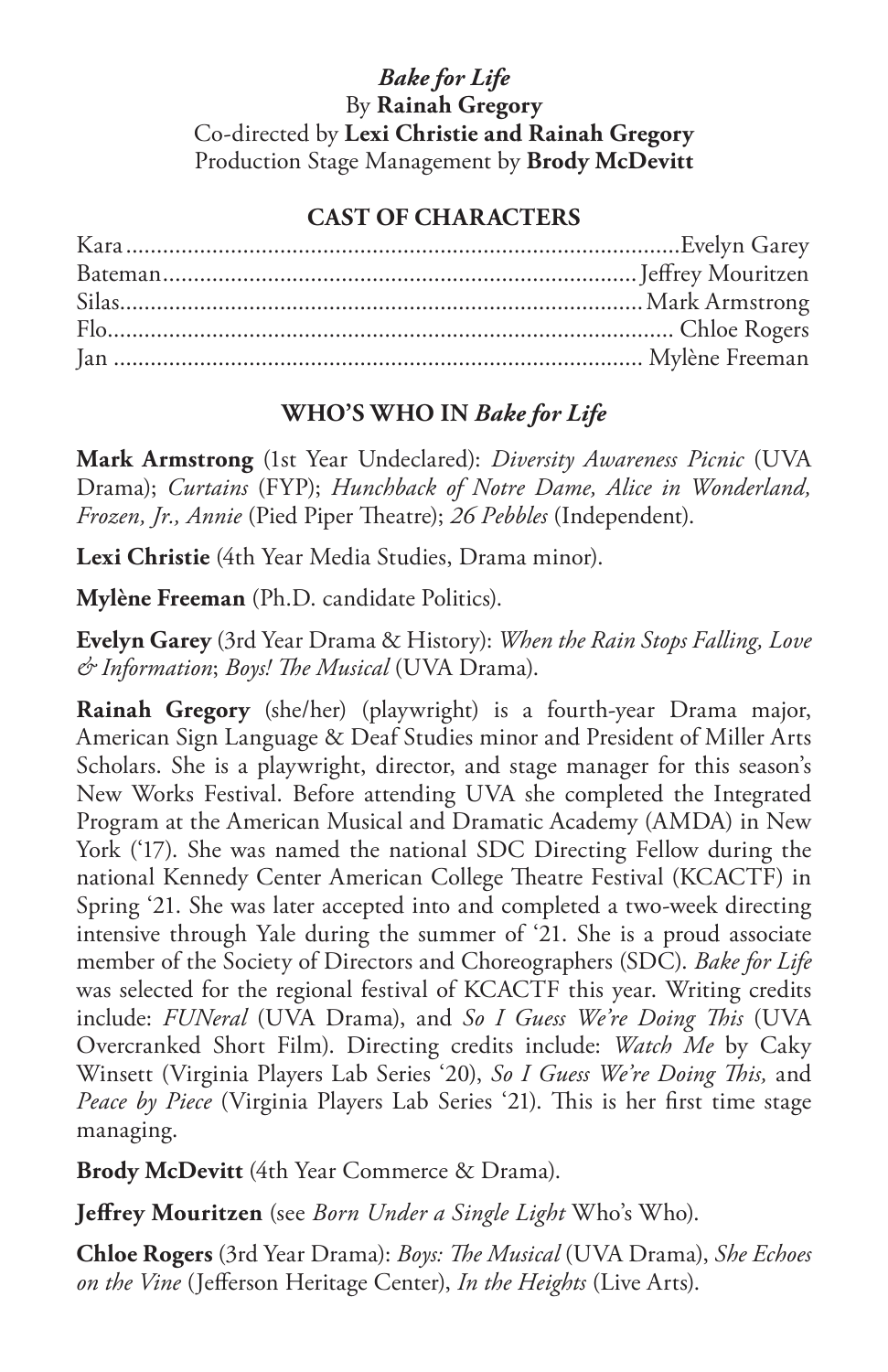#### **WHO'S WHO IN THE NEW WORKS FESTIVAL**

**Dave Dalton** (Associate Professor, Acting & Directing): Dave is a director and adaptor of classic texts. His pro-wrestling inspired adaptation of Wagner's *Ring Cycle* operas was selected a New York Times Critics' Pick, and his playful adaptation of Gilbert and Sullivan's *H.M.S. Pinafore* was nominated for a Drama Desk Award for Outstanding Revival of a Musical. His work has been seen in New York at The Bushwick Starr, Incubator Arts Project, PS 122, and The Duke on  $42^{\text{nd}}$  Street. For the Department of Drama his recent productions include *Love and Information, Lungs, The 25th Annual Putnam County Spelling Bee*, *Love's a Bitch*, and *Bloody Bloody Andrew Jackson*. Dave has a MFA in Directing from Columbia University and is a member of the Stage Directors and Choreographers Society.

**Doug Grissom** teaches playwriting and screenwriting in the department and is currently the interim chair. His plays have been widely produced at many venues around the country and in Britain, and *Deep Down* and *Elvis People* were mounted in Off-Broadway productions and subsequently produced at regional theatres across the country. *Elvis People* and several other plays of his have been published by Dramatic Publishing Company and Playscripts, Inc. He's written two educational theatre pieces on sexual assault and harassment*, But I Said No* and *I Never Saw It Coming*, which have been performed in numerous colleges and high schools around the country. He congratulates the fine young playwrights produced in this year's New Works Festival.

**James Nicholas** (3rd Year MFA Technical Direction): Lighting Design: *Fall Dance Concert 2021* (UVA Drama); Technical Direction: *She Kills Monsters* (UVA Drama); 2020-21 Season (Baxter Perkinson Center for the Arts and Education).

**Javier Perez** (3rd Year Drama & Spanish).

**Joe Remines** (4th Year Computer Science).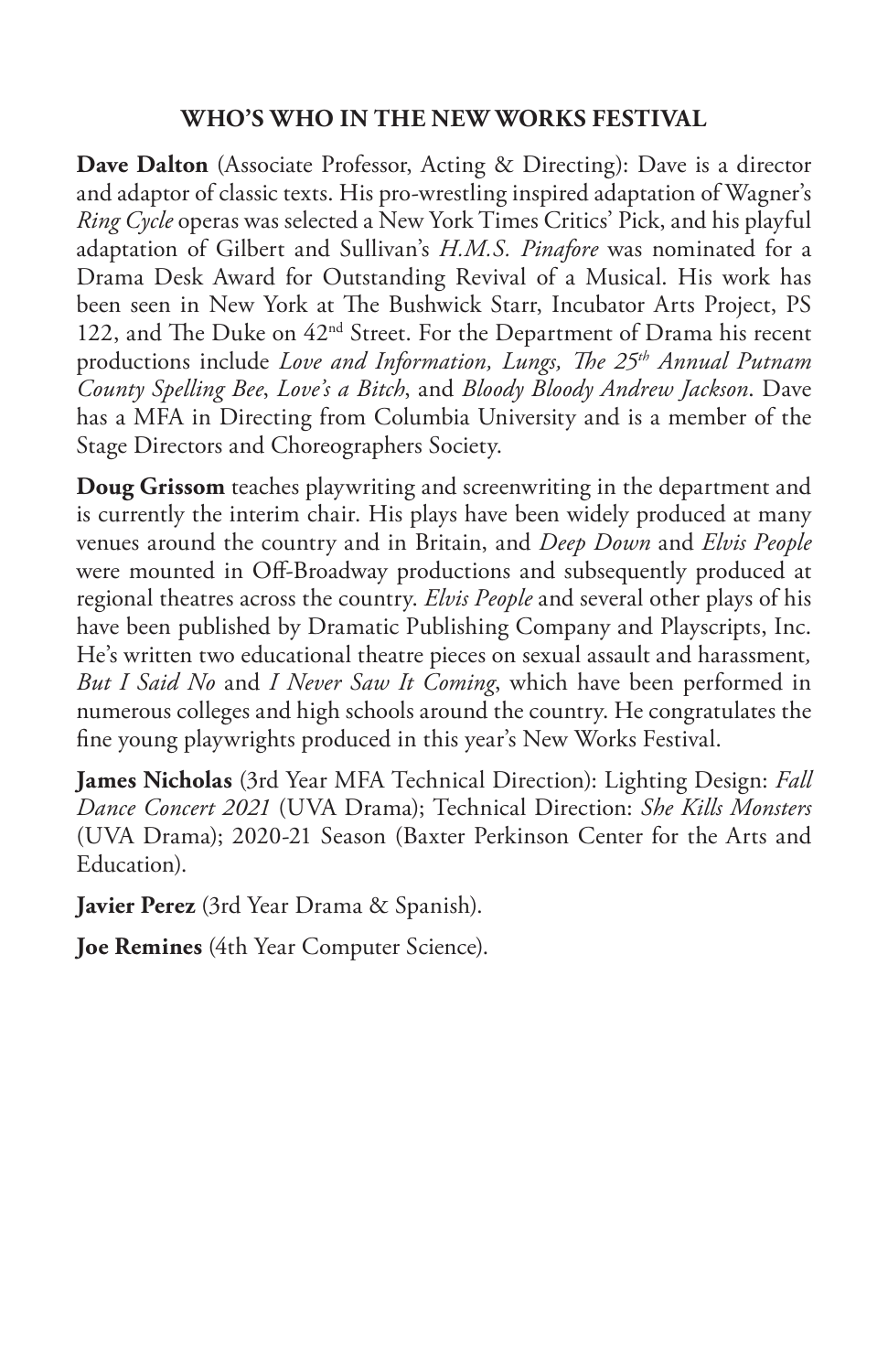#### **PRODUCTION STAFF**

## **Stage Management and Rehearsal Staff**  Stage Management Faculty Advisor ..................................... Caitlin McLeod **Scenic & Technical Direction** Technical Direction Faculty Advisor.......................................Steven Warner Run Crew .................................................................................Susana Kuhn **Properties** Prop Master ................................................................................ Sam Flippo **Costumes** Costume Shop Manager............................................................. Sarah Bryan **Lighting** Lighting Design Faculty Advisor.......................................... R. Lee Kennedy Lighting Supervisor................................................................Justin Poruban Light Board Op............................................................................Lily Franks **Sound & Digital Media** Sound Design Faculty Advisor............................................Michael Rasbury Sound Board Operator.................................................................Javier Perez Digital Media Faculty Advisor ...................................................Mona Kasra **Administration** Interim Drama Department Chair..........................................Doug Grissom Artistic Director.................................................................. Marianne Kubik Production Coordinator....................................................... Caitlin McLeod Technical Director ........................................................Christopher Rybitski Operations & Production Manager................................... Michael Giovinco Business Manager ......................................................................James Scales Assistant Business Manager.......................................................Judy McPeak Administrative Staff .................................................................Theresa Lamb **UVA Arts Box Office** Box Office Manager.............................................................Olivia Anderson

Assistant Box Office Manager.....................................................Kayla Eanes Arts Box Office Staff............................ Greta Erickson, Destiny Hutchinson, Bannon Luckert, Lydia Newman, Claire Sharpe, Angel Soliz, Tasia Tazewell

#### **House Manager**

Noelle Wobig